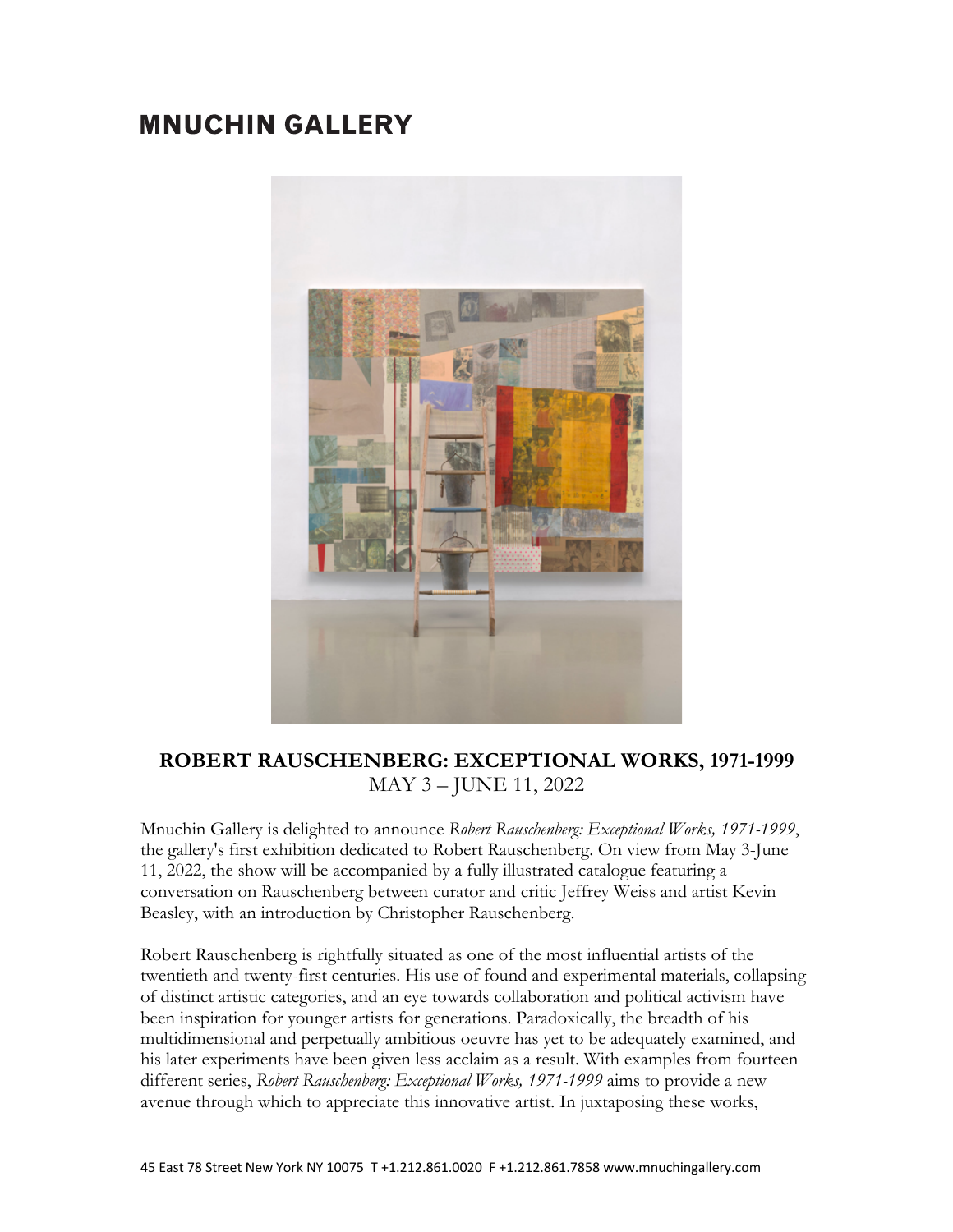viewers can see how themes Rauschenberg first touched on in early works such as the *White Paintings* (1951) or the Combines (1954–64) remained anchors in his practice while evolving to meet each present moment.

The exhibition's earliest work is *Castelli / Small Turtle Bowl* (1971) from the *Cardboard* series (1971–72), made shortly after his consequential move to Captiva, off the coast of Florida. Here, the choice of found cardboard illustrates many things at once: a continued preference towards readymade, readily available materials, and a fascination with the history of each chosen object; a reflection on consumerism and globalization; and Rauschenberg's personal experience of moving and traveling. These themes continue and morph in the *Hoarfrost* (1974–76) and *Jammer* (1975–76) series, both of which are represented in the exhibition. Each take hung and draped fabric as their starting point, but to different ends. The *Hoarfrosts*, such as *Untitled (Hoarfrost)* (1974), revisit the solvent transfer technique Rauschenberg first developed while traveling with Cy Twombly in the early 1950s, imparting faint and haunting imagery onto the fabric. Meanwhile, the series title is pulled from Dante's *Inferno*, a nod to his earlier body of Dante Drawings (1958–60) also made with the solvent transfer process. As the *Hoarfrosts* evolved into the *Jammers*—whose name is taken from the term "windjammers," again inspired by his move to Captiva—Rauschenberg radically removed nearly all imagery to allow the fabric to take center stage. Inspired by a visit to India in 1975, the *Jammers* make plain Rauschenberg's turn towards a global outlook that would culminate in the Rauschenberg Overseas Culture Interchange (ROCI) project (1984–91)—represented in this exhibition by *My Panare Dream With Yutaje / ROCI VENEZUELA* (1985).

The *Jammers* went on to inspire the set design for Merce Cunningham's 1977 performance, *Travelogue* (1977). Rauschenberg's interest in the collaborative nature of theater and the fluid movement of dance was a continuous thread throughout his career and features in another work in the exhibition: *Balcone Glut (Neapolitan)* (1987), part of the Neapolitan subset of the *Glut* series (1986–89/1991–94). Originally conceived as part of a last-minute set design for a Trisha Brown performance in Naples, the work hung above the dancers' heads as they moved across the stage, creating a fractured relationship between set and performer. Again, made of found material, this time recycled industrial parts, the artist assembled *Balcone Glut* at a time of cultural shift away from the hand-made towards a more digital, computerized presence. Ever the progressive, Rauschenberg quickly latched on to the possibilities offered by bourgeoning technologies such as Photoshop and Iris printers, culminating in works such as *S (Apogamy Pods)* (1999) from one of his final bodies of work made during the dawn of the twenty-first century and the internet boom.

These pieces, along with other works from the *Spread* (1975–83)*, Kabal American Zephyr* (1981–83/1985/1987–88)*, Salvage* (1983–85)*, Galvanic Suite* (1988–91)*, Urban Bourbon* (1988– 96)*, Borealis* (1988–92)*, Spartan* (1991)*,* and *Vydock* (1995) series, offer a visual representation of the range and freedom that Rauschenberg maintained while upholding a persistent continuity towards material exploration, collaboration, the breaking of boundaries, and global and local activism.

This exhibition is presented in cooperation with the Robert Rauschenberg Foundation. Two other gallery exhibitions coincide with *Robert Rauschenberg: Exceptional Works, 1971-1999* at Mnuchin Gallery: *Robert Rauschenberg: Venetians and Early Egyptians, 1972-1974* at Gladstone